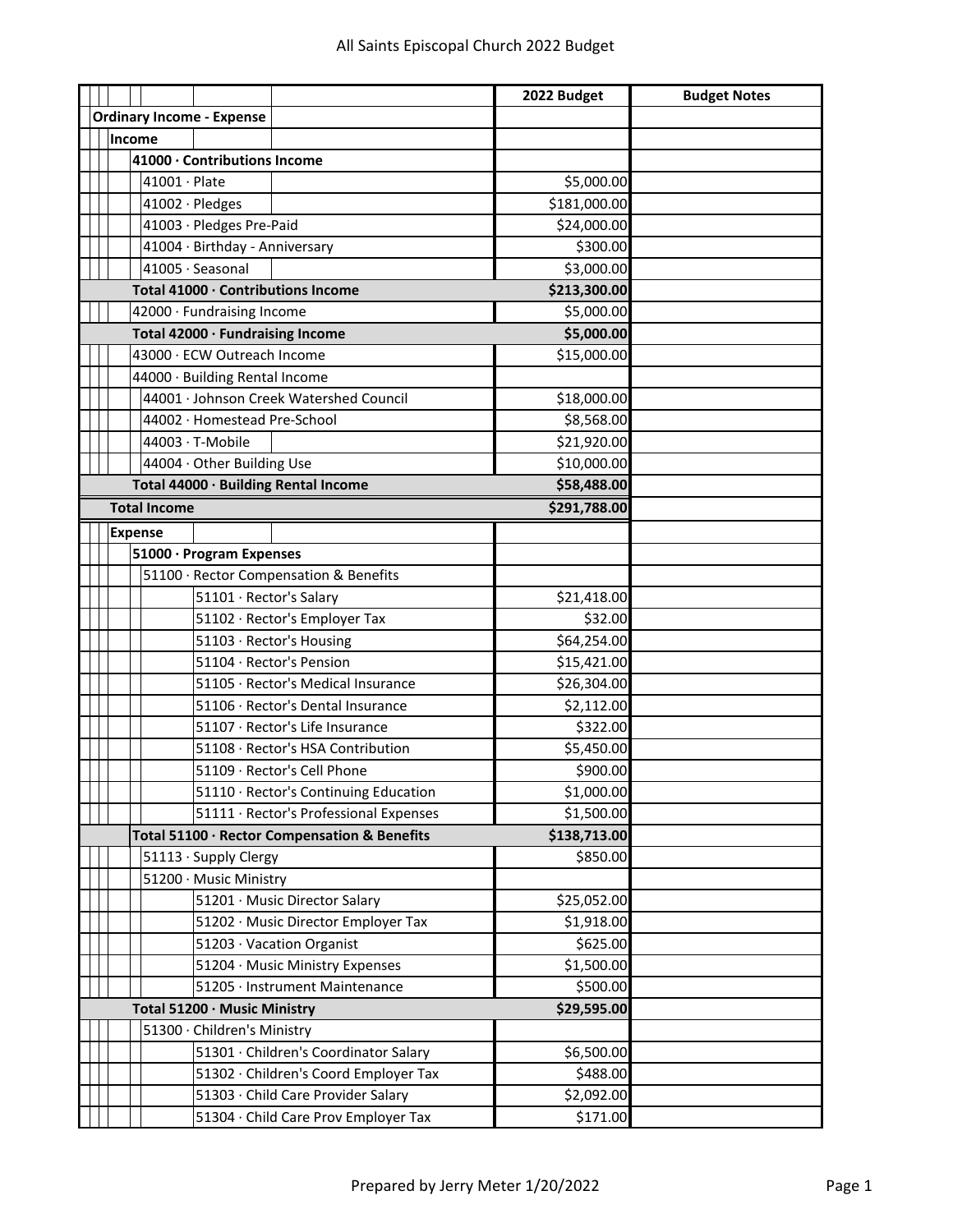|  | 51305 · Children's Ministry Expenses          | \$500.00     |                                  |
|--|-----------------------------------------------|--------------|----------------------------------|
|  | Total 51300 · Children's Ministry             | \$9,751.00   |                                  |
|  | 51400 · Youth Ministry                        |              |                                  |
|  | 51401 · Youth Ministry Coordinator Salary     | \$2,292.00   |                                  |
|  | 51402 · Youth Ministry Coord Employer Tax     | \$172.00     |                                  |
|  | 51403 · Artist in Residence Salary            | \$2,292.00   |                                  |
|  | 51404 · Artist in Residence Employer Tax      | \$172.00     |                                  |
|  | 51405 · Youth Ministry Expenses               | \$500.00     |                                  |
|  | Total 51400 · Youth Ministry                  | \$5,428.00   |                                  |
|  | 51500 · Outreach Ministry                     |              |                                  |
|  | 51501 · Adult Education                       | \$100.00     |                                  |
|  | 51502 · Altar Guild                           | \$1,200.00   |                                  |
|  | 51503 · Evangelism                            | \$100.00     |                                  |
|  | 51504 · Outreach Coordinator Salary           |              | \$0.00 Month to Month Line Item  |
|  | 51505 · Outreach Coord Employer Tax           |              | \$0.00 Month to Month Line Item  |
|  | 51506 · Grant for Outreach Coordinator        |              | \$0.00 Month to Month Line Item  |
|  | Total 51500 · Outreach Ministry               | \$1,400.00   |                                  |
|  | 51600 · Digital Technology Ministry           |              |                                  |
|  | 51601 · Director of Digital Technology Salary | \$6,240.00   |                                  |
|  | 51602 - Director of Technology Employer Tax   | \$468.00     |                                  |
|  | 51603 · Digital Technology Ministry Expenses  | \$500.00     |                                  |
|  | Total 51600 · Digital Technology Ministry     | \$7,208.00   |                                  |
|  | Total 51000 · Program Expenses                | \$192,945.00 |                                  |
|  | 52000 · Administrative Expenses               |              |                                  |
|  | 52001 · Administrative Assistant Salary       | \$23,941.00  |                                  |
|  | 52002 · Admin Assistant Employer Tax          | \$1,885.00   |                                  |
|  | 52003 · Grant for Administrative Assistant    |              | -\$10,000.00 EBOF Grant Increase |
|  | 52004 · Adminstrative Assistant Insurance     | \$7,896.00   |                                  |
|  | 52005 · Administrative Assistant Pension      | \$2,155.00   |                                  |
|  | 52006 · Blue Tick Janitorial                  | \$8,220.00   |                                  |
|  | 52007 · Office Expenses & Supplies            | \$1,300.00   |                                  |
|  | 52008 · Postage & Delivery                    | \$1,000.00   |                                  |
|  | 52009 · Office Telephone                      | \$3,756.00   |                                  |
|  | 52010 · Copier                                | \$3,800.00   |                                  |
|  | 52011 · Computer Maintenance                  | \$200.00     |                                  |
|  | 52012 · Advertising                           | \$250.00     |                                  |
|  | $52013 \cdot Vestry$                          | \$300.00     |                                  |
|  | 52014 · Clergy Conference                     | \$300.00     |                                  |
|  | 52015 · Convention                            | \$250.00     |                                  |
|  | 52016 · Breeze Church Management              | \$600.00     |                                  |
|  | Total 52000 · Administrative Expenses         | \$45,853.00  |                                  |
|  | 53000 · Building & Grounds Expenses           |              |                                  |
|  | 53001 · Repair & Maintenance                  | \$8,000.00   |                                  |
|  | 53002 · Building Supplies                     | \$1,000.00   |                                  |
|  | 53003 · Grounds                               | \$600.00     |                                  |
|  | 53004 · Neyda's Landscape Maintenance         |              | \$2,445.00 February - November   |
|  | 53005 · Security                              | \$665.00     |                                  |
|  | 53006 · Utilities                             |              |                                  |
|  | 53007 · Electric - PGE                        |              | \$7,000.00 5% Increase           |
|  |                                               |              |                                  |